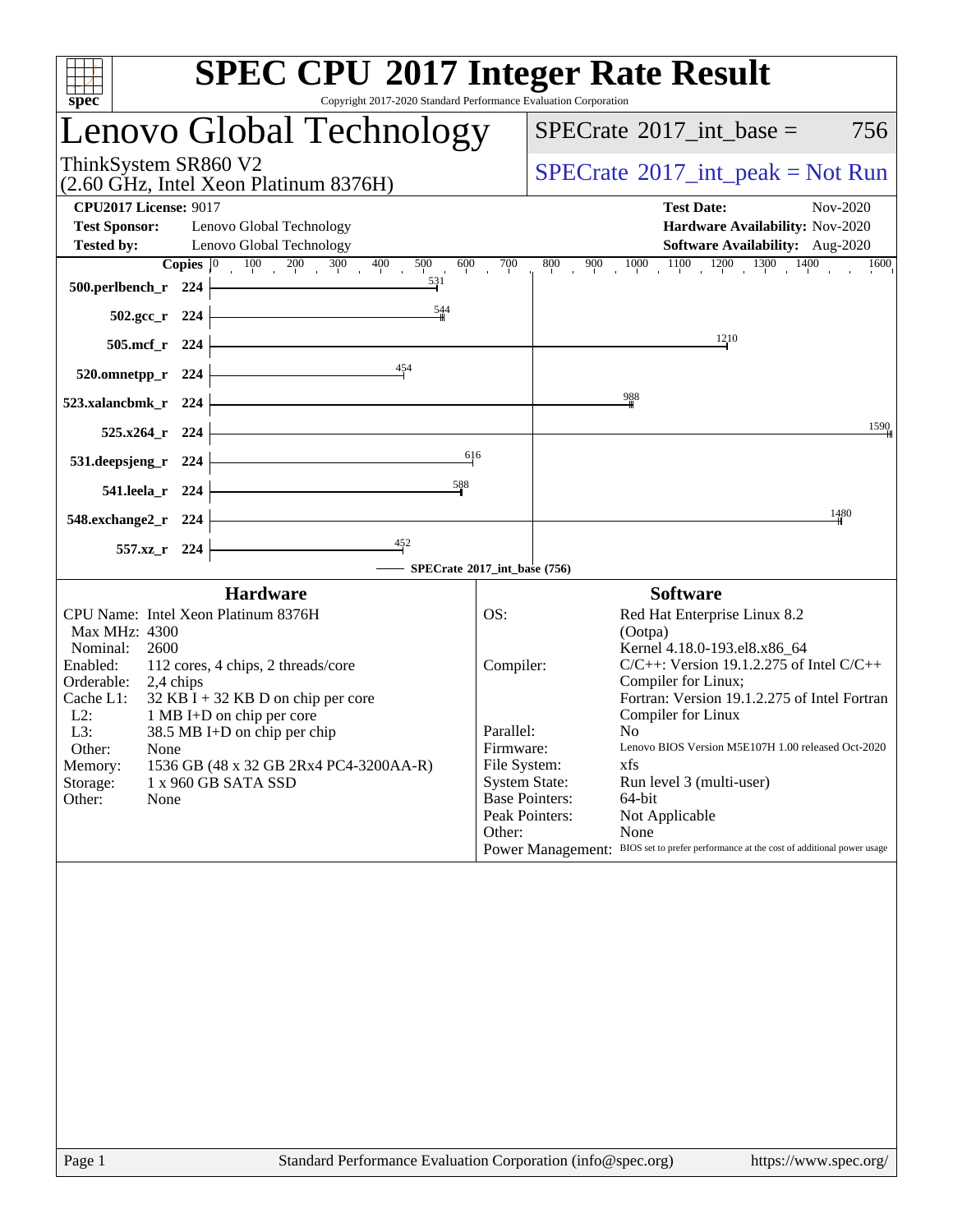

#### **[SPEC CPU](http://www.spec.org/auto/cpu2017/Docs/result-fields.html#SPECCPU2017IntegerRateResult)[2017 Integer Rate Result](http://www.spec.org/auto/cpu2017/Docs/result-fields.html#SPECCPU2017IntegerRateResult)** Copyright 2017-2020 Standard Performance Evaluation Corporation

## Lenovo Global Technology

(2.60 GHz, Intel Xeon Platinum 8376H)

[SPECrate](http://www.spec.org/auto/cpu2017/Docs/result-fields.html#SPECrate2017intbase)<sup>®</sup>2017 int base = 756

### ThinkSystem SR860 V2<br>  $\begin{array}{c} \text{SPECrate} \textcirc 2017\_int\_peak = Not Run \end{array}$  $\begin{array}{c} \text{SPECrate} \textcirc 2017\_int\_peak = Not Run \end{array}$  $\begin{array}{c} \text{SPECrate} \textcirc 2017\_int\_peak = Not Run \end{array}$

**[CPU2017 License:](http://www.spec.org/auto/cpu2017/Docs/result-fields.html#CPU2017License)** 9017 **[Test Date:](http://www.spec.org/auto/cpu2017/Docs/result-fields.html#TestDate)** Nov-2020

**[Test Sponsor:](http://www.spec.org/auto/cpu2017/Docs/result-fields.html#TestSponsor)** Lenovo Global Technology **[Hardware Availability:](http://www.spec.org/auto/cpu2017/Docs/result-fields.html#HardwareAvailability)** Nov-2020

**[Tested by:](http://www.spec.org/auto/cpu2017/Docs/result-fields.html#Testedby)** Lenovo Global Technology **[Software Availability:](http://www.spec.org/auto/cpu2017/Docs/result-fields.html#SoftwareAvailability)** Aug-2020

### **[Results Table](http://www.spec.org/auto/cpu2017/Docs/result-fields.html#ResultsTable)**

|                                            | <b>Base</b>   |                |                |                |       | <b>Peak</b>    |       |               |                |              |                |              |                |              |
|--------------------------------------------|---------------|----------------|----------------|----------------|-------|----------------|-------|---------------|----------------|--------------|----------------|--------------|----------------|--------------|
| <b>Benchmark</b>                           | <b>Copies</b> | <b>Seconds</b> | Ratio          | <b>Seconds</b> | Ratio | <b>Seconds</b> | Ratio | <b>Copies</b> | <b>Seconds</b> | <b>Ratio</b> | <b>Seconds</b> | <b>Ratio</b> | <b>Seconds</b> | <b>Ratio</b> |
| 500.perlbench_r                            | 224           | 672            | 531            | 671            | 532   | 672            | 531   |               |                |              |                |              |                |              |
| $502.\text{gcc}$ _r                        | 224           | 579            | 547            | 588            | 540   | 583            | 544   |               |                |              |                |              |                |              |
| $505$ .mcf r                               | 224           | 299            | 1210           | 299            | 1210  | 299            | 1210  |               |                |              |                |              |                |              |
| 520.omnetpp_r                              | 224           | 647            | 454            | 647            | 454   | 647            | 454   |               |                |              |                |              |                |              |
| 523.xalancbmk r                            | 224           | 239            | 990            | 241            | 983   | 239            | 988   |               |                |              |                |              |                |              |
| 525.x264 r                                 | 224           | 246            | 1600           | 247            | 1590  | 246            | 1590  |               |                |              |                |              |                |              |
| $531.$ deepsjeng $_r$                      | 224           | 417            | 616            | 417            | 616   | 417            | 616   |               |                |              |                |              |                |              |
| 541.leela r                                | 224           | 629            | 590            | 631            | 588   | 632            | 587   |               |                |              |                |              |                |              |
| 548.exchange2_r                            | 224           | 397            | 1480           | 397            | 1480  | 399            | 1470  |               |                |              |                |              |                |              |
| 557.xz r                                   | 224           | 537            | 451            | 535            | 452   | 536            | 452   |               |                |              |                |              |                |              |
| $SPECrate^{\circ}2017\_int\_base =$<br>756 |               |                |                |                |       |                |       |               |                |              |                |              |                |              |
| $SPECrate^{\circ}2017$ int peak =          |               |                | <b>Not Run</b> |                |       |                |       |               |                |              |                |              |                |              |

Results appear in the [order in which they were run](http://www.spec.org/auto/cpu2017/Docs/result-fields.html#RunOrder). Bold underlined text [indicates a median measurement](http://www.spec.org/auto/cpu2017/Docs/result-fields.html#Median).

### **[Submit Notes](http://www.spec.org/auto/cpu2017/Docs/result-fields.html#SubmitNotes)**

 The numactl mechanism was used to bind copies to processors. The config file option 'submit' was used to generate numactl commands to bind each copy to a specific processor. For details, please see the config file.

### **[Operating System Notes](http://www.spec.org/auto/cpu2017/Docs/result-fields.html#OperatingSystemNotes)**

Stack size set to unlimited using "ulimit -s unlimited"

### **[Environment Variables Notes](http://www.spec.org/auto/cpu2017/Docs/result-fields.html#EnvironmentVariablesNotes)**

```
Environment variables set by runcpu before the start of the run:
LD_LIBRARY_PATH =
      "/home/cpu2017-1.1.0-ic19.1u2/lib/intel64:/home/cpu2017-1.1.0-ic19.1u2/l
      ib/ia32:/home/cpu2017-1.1.0-ic19.1u2/je5.0.1-32"
MALLOC_CONF = "retain:true"
```
### **[General Notes](http://www.spec.org/auto/cpu2017/Docs/result-fields.html#GeneralNotes)**

 Binaries compiled on a system with 1x Intel Core i9-7980XE CPU + 64GB RAM memory using Redhat Enterprise Linux 8.0 Transparent Huge Pages enabled by default Prior to runcpu invocation Filesystem page cache synced and cleared with: sync; echo 3> /proc/sys/vm/drop\_caches

**(Continued on next page)**

| Page 2 | Standard Performance Evaluation Corporation (info@spec.org) | https://www.spec.org/ |
|--------|-------------------------------------------------------------|-----------------------|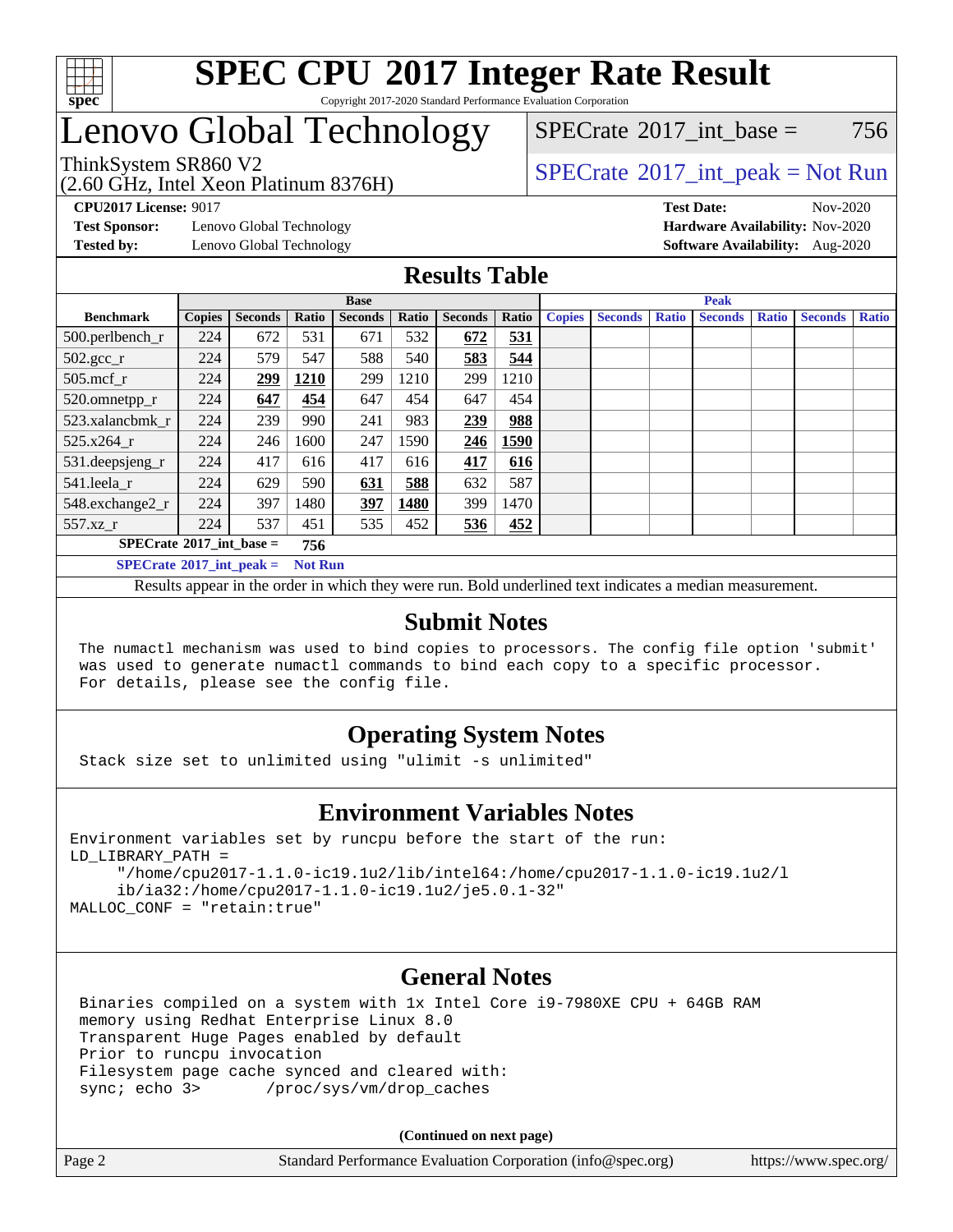

Copyright 2017-2020 Standard Performance Evaluation Corporation

### Lenovo Global Technology

[SPECrate](http://www.spec.org/auto/cpu2017/Docs/result-fields.html#SPECrate2017intbase)<sup>®</sup>2017 int base = 756

(2.60 GHz, Intel Xeon Platinum 8376H)

ThinkSystem SR860 V2<br>  $\begin{array}{c} \text{SPECrate} \textcirc 2017\_int\_peak = Not Run \end{array}$  $\begin{array}{c} \text{SPECrate} \textcirc 2017\_int\_peak = Not Run \end{array}$  $\begin{array}{c} \text{SPECrate} \textcirc 2017\_int\_peak = Not Run \end{array}$ 

**[Test Sponsor:](http://www.spec.org/auto/cpu2017/Docs/result-fields.html#TestSponsor)** Lenovo Global Technology **[Hardware Availability:](http://www.spec.org/auto/cpu2017/Docs/result-fields.html#HardwareAvailability)** Nov-2020 **[Tested by:](http://www.spec.org/auto/cpu2017/Docs/result-fields.html#Testedby)** Lenovo Global Technology **[Software Availability:](http://www.spec.org/auto/cpu2017/Docs/result-fields.html#SoftwareAvailability)** Aug-2020

**[CPU2017 License:](http://www.spec.org/auto/cpu2017/Docs/result-fields.html#CPU2017License)** 9017 **[Test Date:](http://www.spec.org/auto/cpu2017/Docs/result-fields.html#TestDate)** Nov-2020

#### **[General Notes \(Continued\)](http://www.spec.org/auto/cpu2017/Docs/result-fields.html#GeneralNotes)**

 runcpu command invoked through numactl i.e.: numactl --interleave=all runcpu <etc> NA: The test sponsor attests, as of date of publication, that CVE-2017-5754 (Meltdown) is mitigated in the system as tested and documented. Yes: The test sponsor attests, as of date of publication, that CVE-2017-5753 (Spectre variant 1) is mitigated in the system as tested and documented. Yes: The test sponsor attests, as of date of publication, that CVE-2017-5715 (Spectre variant 2) is mitigated in the system as tested and documented. **[Platform Notes](http://www.spec.org/auto/cpu2017/Docs/result-fields.html#PlatformNotes)** BIOS configuration: Choose Operating Mode set to Maximum Performance and then set it to Custom Mode MONITOR/MWAIT set to Enabled DCU Streamer Prefetcher set to Disabled SNC set to Enabled LLC dead line alloc set to Disable Sysinfo program /home/cpu2017-1.1.0-ic19.1u2/bin/sysinfo Rev: r6365 of 2019-08-21 295195f888a3d7edb1e6e46a485a0011 running on localhost.localdomain Thu Nov 19 12:37:19 2020 SUT (System Under Test) info as seen by some common utilities. For more information on this section, see <https://www.spec.org/cpu2017/Docs/config.html#sysinfo> From /proc/cpuinfo model name : Intel(R) Xeon(R) Platinum 8376H CPU @ 2.60GHz 4 "physical id"s (chips) 224 "processors" cores, siblings (Caution: counting these is hw and system dependent. The following excerpts from /proc/cpuinfo might not be reliable. Use with caution.) cpu cores : 28 siblings : 56 physical 0: cores 0 1 2 3 4 5 6 8 9 10 11 12 13 14 16 17 18 19 20 21 22 24 25 26 27 28 29 30 physical 1: cores 0 1 2 3 4 5 6 8 9 10 11 12 13 14 16 17 18 19 20 21 22 24 25 26 27 28 29 30 physical 2: cores 0 1 2 3 4 5 6 8 9 10 11 12 13 14 16 17 18 19 20 21 22 24 25 26 27 28 29 30 physical 3: cores 0 1 2 3 4 5 6 8 9 10 11 12 13 14 16 17 18 19 20 21 22 24 25 26 27 28 29 30 From lscpu: Architecture: x86\_64 CPU op-mode(s): 32-bit, 64-bit **(Continued on next page)**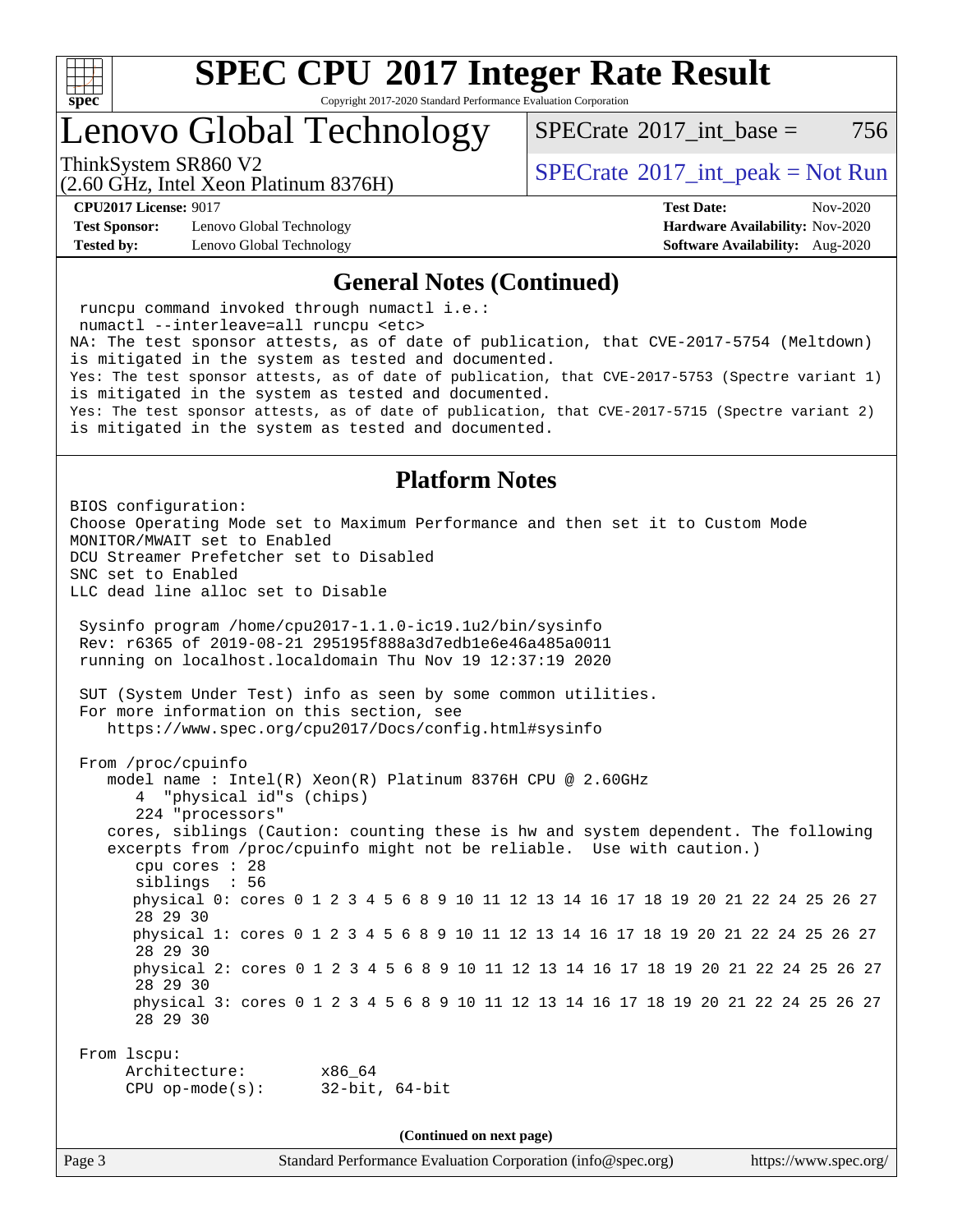

Copyright 2017-2020 Standard Performance Evaluation Corporation

Lenovo Global Technology

 $SPECTate$ <sup>®</sup>[2017\\_int\\_base =](http://www.spec.org/auto/cpu2017/Docs/result-fields.html#SPECrate2017intbase) 756

(2.60 GHz, Intel Xeon Platinum 8376H)

ThinkSystem SR860 V2<br>  $\begin{array}{c}\n\text{SPECrate} \textcirc 2017\_int\_peak = Not Run \\
\text{SPECrate} \textcirc 2017\_int\_peak = Not Run\n\end{array}$  $\begin{array}{c}\n\text{SPECrate} \textcirc 2017\_int\_peak = Not Run \\
\text{SPECrate} \textcirc 2017\_int\_peak = Not Run\n\end{array}$  $\begin{array}{c}\n\text{SPECrate} \textcirc 2017\_int\_peak = Not Run \\
\text{SPECrate} \textcirc 2017\_int\_peak = Not Run\n\end{array}$ 

**[Test Sponsor:](http://www.spec.org/auto/cpu2017/Docs/result-fields.html#TestSponsor)** Lenovo Global Technology **[Hardware Availability:](http://www.spec.org/auto/cpu2017/Docs/result-fields.html#HardwareAvailability)** Nov-2020 **[Tested by:](http://www.spec.org/auto/cpu2017/Docs/result-fields.html#Testedby)** Lenovo Global Technology **[Software Availability:](http://www.spec.org/auto/cpu2017/Docs/result-fields.html#SoftwareAvailability)** Aug-2020

**[CPU2017 License:](http://www.spec.org/auto/cpu2017/Docs/result-fields.html#CPU2017License)** 9017 **[Test Date:](http://www.spec.org/auto/cpu2017/Docs/result-fields.html#TestDate)** Nov-2020

#### **[Platform Notes \(Continued\)](http://www.spec.org/auto/cpu2017/Docs/result-fields.html#PlatformNotes)**

| Byte Order:                  | Little Endian                                                                                                                                        |
|------------------------------|------------------------------------------------------------------------------------------------------------------------------------------------------|
| CPU(s):                      | 224                                                                                                                                                  |
| On-line CPU(s) list: $0-223$ |                                                                                                                                                      |
| Thread( $s$ ) per core:      | 2                                                                                                                                                    |
| $Core(s)$ per socket:        | 28                                                                                                                                                   |
| Socket(s):                   | 4                                                                                                                                                    |
| NUMA $node(s):$              | 8                                                                                                                                                    |
| Vendor ID:                   | GenuineIntel                                                                                                                                         |
| CPU family:                  | 6                                                                                                                                                    |
| Model:                       | 85                                                                                                                                                   |
| Model name:                  | $Intel(R) Xeon(R) Platinum 8376H CPU @ 2.60GHz$                                                                                                      |
| Stepping:                    | 11                                                                                                                                                   |
| CPU MHz:                     | 3730.712                                                                                                                                             |
| CPU max MHz:                 | 4300.0000                                                                                                                                            |
| CPU min MHz:                 | 1000.0000                                                                                                                                            |
| BogoMIPS:                    | 5200.00                                                                                                                                              |
| Virtualization:              | $VT - x$                                                                                                                                             |
| Lld cache:                   | 32K                                                                                                                                                  |
| Lli cache:                   | 32K                                                                                                                                                  |
| $L2$ cache:                  | 1024K                                                                                                                                                |
| L3 cache:                    | 39424K                                                                                                                                               |
| NUMA node0 CPU(s):           | 0-3, 7-9, 14-17, 21-23, 112-115, 119-121, 126-129, 133-135                                                                                           |
| NUMA nodel CPU(s):           | 4-6, 10-13, 18-20, 24-27, 116-118, 122-125, 130-132, 136-139                                                                                         |
| NUMA $node2$ $CPU(s)$ :      | 28-31, 35-37, 42-45, 49-51, 140-143, 147-149, 154-157, 161-163                                                                                       |
| NUMA node3 CPU(s):           | 32-34, 38-41, 46-48, 52-55, 144-146, 150-153, 158-160, 164-167                                                                                       |
| NUMA $node4$ $CPU(s):$       | 56-59, 63-65, 70-73, 77-79, 168-171, 175-177, 182-185, 189-191                                                                                       |
| NUMA node5 CPU(s):           | 60-62, 66-69, 74-76, 80-83, 172-174, 178-181, 186-188, 192-195                                                                                       |
| NUMA $node6$ $CPU(s):$       | 84-87, 91-93, 98-101, 105-107, 196-199, 203-205, 210-213, 217-219                                                                                    |
| NUMA node7 CPU(s):           | 88-90, 94-97, 102-104, 108-111, 200-202, 206-209, 214-216, 220-223                                                                                   |
| Flags:                       | fpu vme de pse tsc msr pae mce cx8 apic sep mtrr pge mca cmov<br>pat pse36 clflush dts acpi mmx fxsr sse sse2 ss ht tm pbe syscall nx pdpe1gb rdtscp |
|                              | lm constant_tsc art arch_perfmon pebs bts rep_good nopl xtopology nonstop_tsc cpuid                                                                  |
|                              | aperfmperf pni pclmulqdq dtes64 monitor ds_cpl vmx smx est tm2 ssse3 sdbg fma cx16                                                                   |
|                              | xtpr pdcm pcid dca sse4_1 sse4_2 x2apic movbe popcnt tsc_deadline_timer aes xsave                                                                    |
|                              | avx f16c rdrand lahf_lm abm 3dnowprefetch cpuid_fault epb cat_13 cdp_13                                                                              |
|                              | invpcid_single intel_ppin ssbd mba ibrs ibpb stibp ibrs_enhanced tpr_shadow vnmi                                                                     |
|                              | flexpriority ept vpid fsgsbase tsc_adjust bmil hle avx2 smep bmi2 erms invpcid rtm                                                                   |
|                              | cqm mpx rdt_a avx512f avx512dq rdseed adx smap clflushopt clwb intel_pt avx512cd                                                                     |
|                              | avx512bw avx512vl xsaveopt xsavec xgetbvl xsaves cqm_llc cqm_occup_llc cqm_mbm_total                                                                 |
|                              | cqm_mbm_local avx512_bf16 dtherm ida arat pln pts pku ospke avx512_vnni md_clear                                                                     |
| flush_11d arch_capabilities  |                                                                                                                                                      |
|                              |                                                                                                                                                      |
| /proc/cpuinfo cache data     |                                                                                                                                                      |
| cache size $: 39424$ KB      |                                                                                                                                                      |
|                              |                                                                                                                                                      |

 From numactl --hardware WARNING: a numactl 'node' might or might not correspond to a physical chip.

**(Continued on next page)**

Page 4 Standard Performance Evaluation Corporation [\(info@spec.org\)](mailto:info@spec.org) <https://www.spec.org/>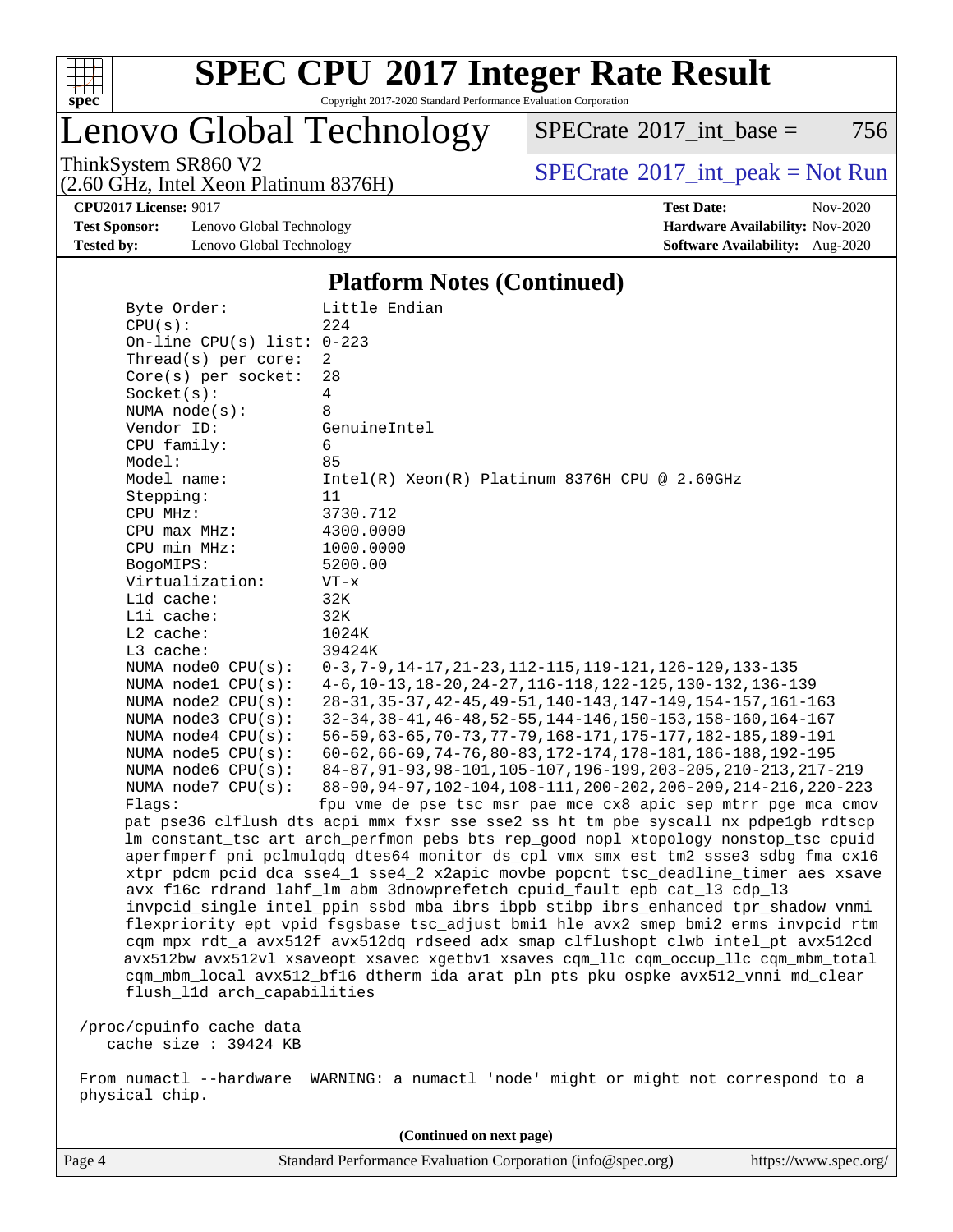

Copyright 2017-2020 Standard Performance Evaluation Corporation

## Lenovo Global Technology

 $SPECTate^{\circ}2017$  int base = 756

(2.60 GHz, Intel Xeon Platinum 8376H)

ThinkSystem SR860 V2<br>  $\begin{array}{c} \text{SPECrate} \textcirc 2017\_int\_peak = Not Run \end{array}$  $\begin{array}{c} \text{SPECrate} \textcirc 2017\_int\_peak = Not Run \end{array}$  $\begin{array}{c} \text{SPECrate} \textcirc 2017\_int\_peak = Not Run \end{array}$ 

**[Test Sponsor:](http://www.spec.org/auto/cpu2017/Docs/result-fields.html#TestSponsor)** Lenovo Global Technology **[Hardware Availability:](http://www.spec.org/auto/cpu2017/Docs/result-fields.html#HardwareAvailability)** Nov-2020 **[Tested by:](http://www.spec.org/auto/cpu2017/Docs/result-fields.html#Testedby)** Lenovo Global Technology **[Software Availability:](http://www.spec.org/auto/cpu2017/Docs/result-fields.html#SoftwareAvailability)** Aug-2020

**[CPU2017 License:](http://www.spec.org/auto/cpu2017/Docs/result-fields.html#CPU2017License)** 9017 **[Test Date:](http://www.spec.org/auto/cpu2017/Docs/result-fields.html#TestDate)** Nov-2020

#### **[Platform Notes \(Continued\)](http://www.spec.org/auto/cpu2017/Docs/result-fields.html#PlatformNotes)**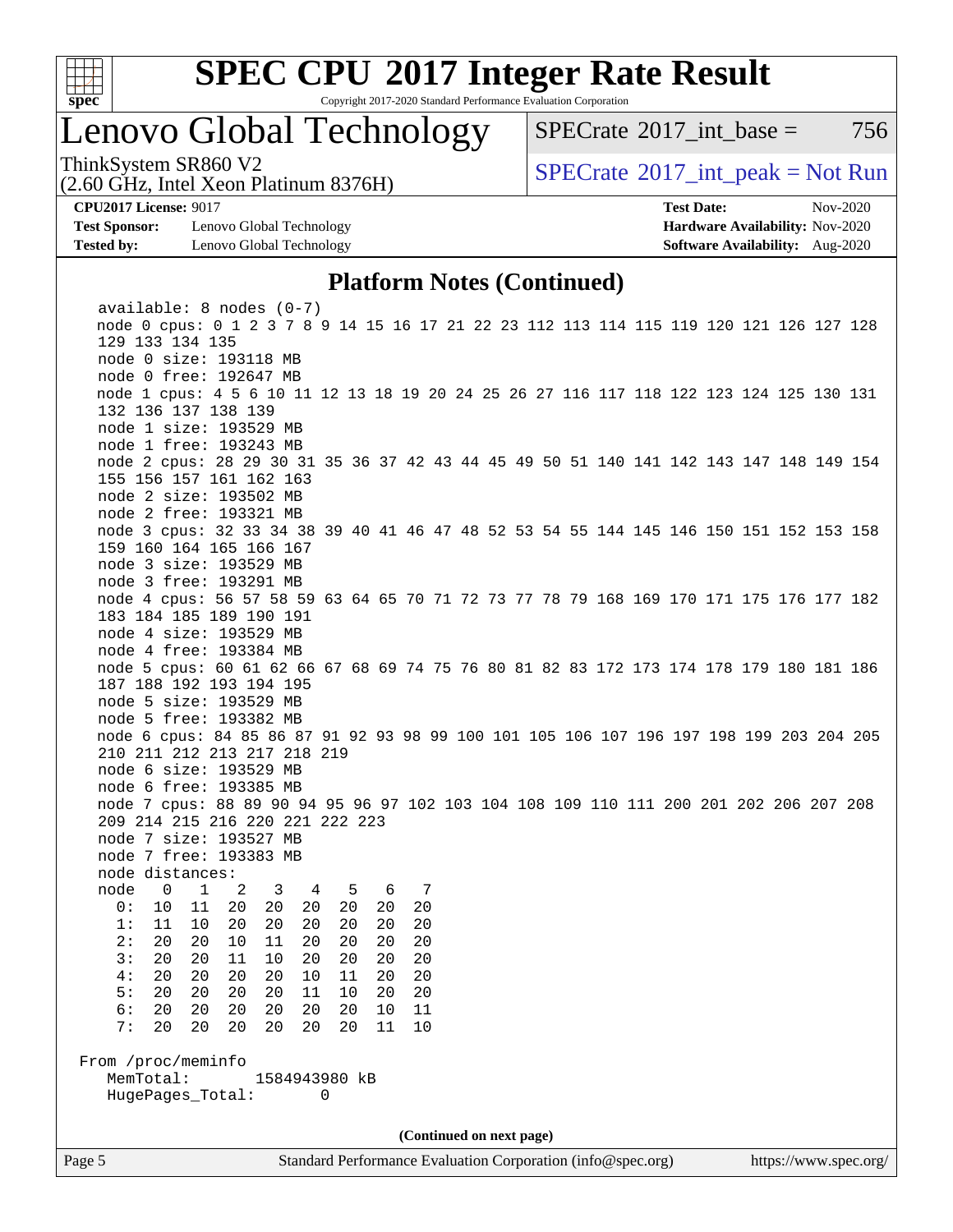

Copyright 2017-2020 Standard Performance Evaluation Corporation

### Lenovo Global Technology

 $SPECTate^{\circ}2017$  int base = 756

(2.60 GHz, Intel Xeon Platinum 8376H)

ThinkSystem SR860 V2<br>  $\begin{array}{c} \text{SPECrate} \textcirc 2017\_int\_peak = Not Run \end{array}$  $\begin{array}{c} \text{SPECrate} \textcirc 2017\_int\_peak = Not Run \end{array}$  $\begin{array}{c} \text{SPECrate} \textcirc 2017\_int\_peak = Not Run \end{array}$ 

**[Test Sponsor:](http://www.spec.org/auto/cpu2017/Docs/result-fields.html#TestSponsor)** Lenovo Global Technology **[Hardware Availability:](http://www.spec.org/auto/cpu2017/Docs/result-fields.html#HardwareAvailability)** Nov-2020 **[Tested by:](http://www.spec.org/auto/cpu2017/Docs/result-fields.html#Testedby)** Lenovo Global Technology **[Software Availability:](http://www.spec.org/auto/cpu2017/Docs/result-fields.html#SoftwareAvailability)** Aug-2020

**[CPU2017 License:](http://www.spec.org/auto/cpu2017/Docs/result-fields.html#CPU2017License)** 9017 **[Test Date:](http://www.spec.org/auto/cpu2017/Docs/result-fields.html#TestDate)** Nov-2020

### **[Platform Notes \(Continued\)](http://www.spec.org/auto/cpu2017/Docs/result-fields.html#PlatformNotes)**

Page 6 Standard Performance Evaluation Corporation [\(info@spec.org\)](mailto:info@spec.org) <https://www.spec.org/> Hugepagesize: 2048 kB From /etc/\*release\* /etc/\*version\* os-release: NAME="Red Hat Enterprise Linux" VERSION="8.2 (Ootpa)" ID="rhel" ID\_LIKE="fedora" VERSION\_ID="8.2" PLATFORM\_ID="platform:el8" PRETTY\_NAME="Red Hat Enterprise Linux 8.2 (Ootpa)" ANSI\_COLOR="0;31" redhat-release: Red Hat Enterprise Linux release 8.2 (Ootpa) system-release: Red Hat Enterprise Linux release 8.2 (Ootpa) system-release-cpe: cpe:/o:redhat:enterprise\_linux:8.2:ga uname -a: Linux localhost.localdomain 4.18.0-193.el8.x86\_64 #1 SMP Fri Mar 27 14:35:58 UTC 2020 x86\_64 x86\_64 x86\_64 GNU/Linux Kernel self-reported vulnerability status: itlb\_multihit: Not affected CVE-2018-3620 (L1 Terminal Fault): Not affected Microarchitectural Data Sampling: Not affected CVE-2017-5754 (Meltdown): Not affected CVE-2018-3639 (Speculative Store Bypass): Mitigation: Speculative Store Bypass disabled via prctl and seccomp CVE-2017-5753 (Spectre variant 1): Mitigation: usercopy/swapgs barriers and \_\_user pointer sanitization CVE-2017-5715 (Spectre variant 2): Mitigation: Enhanced IBRS, IBPB: conditional, RSB filling tsx\_async\_abort: Not affected run-level 3 Nov 19 12:34 SPEC is set to: /home/cpu2017-1.1.0-ic19.1u2 Filesystem Type Size Used Avail Use% Mounted on /dev/sda4 xfs 839G 23G 816G 3% /home From /sys/devices/virtual/dmi/id BIOS: Lenovo M5E107H-1.00 10/18/2020 Vendor: Lenovo Product: ThinkSystem SR860 V2 Product Family: ThinkSystem Serial: none **(Continued on next page)**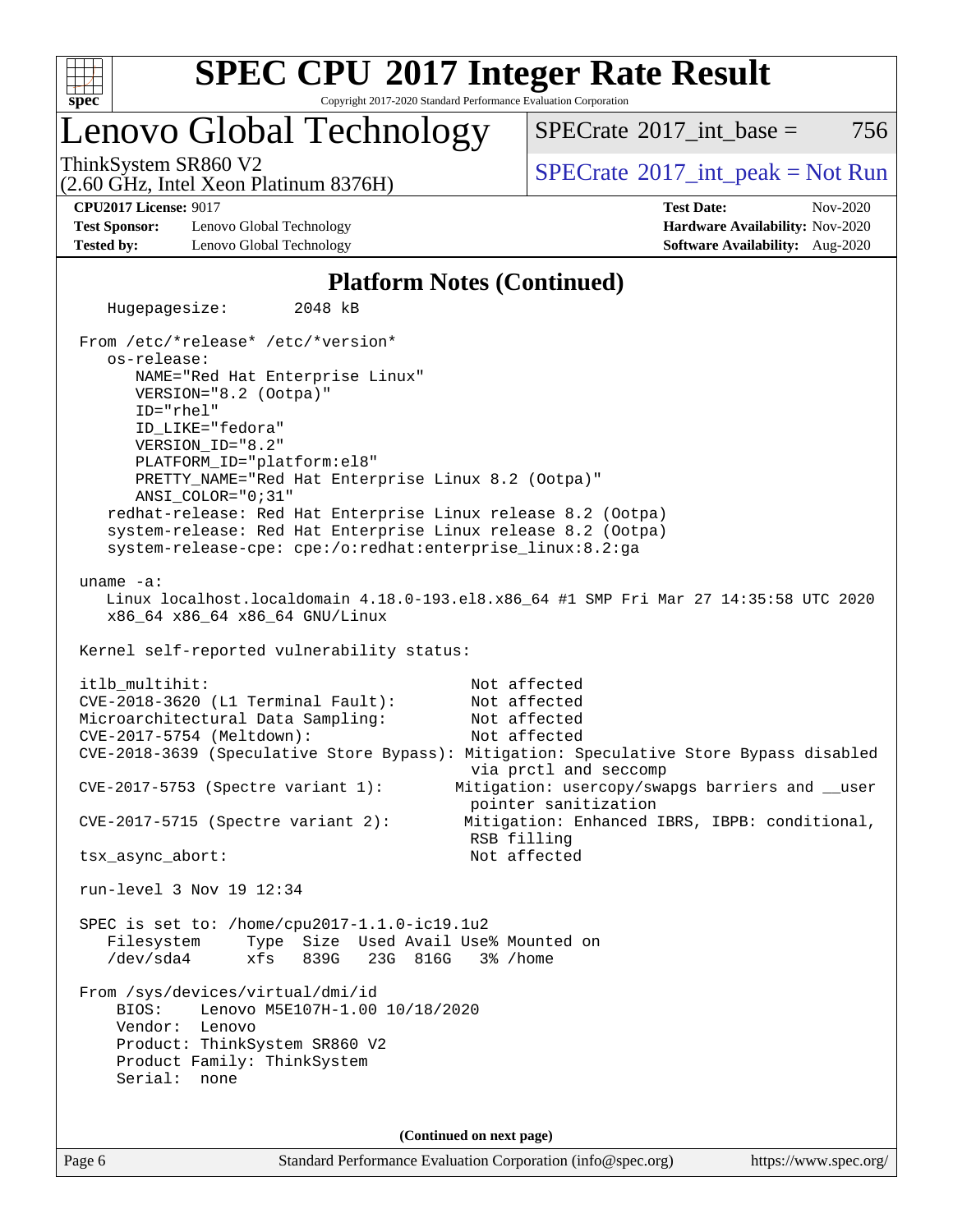

Copyright 2017-2020 Standard Performance Evaluation Corporation

### Lenovo Global Technology

 $SPECTate^{\circ}2017$  int base = 756

(2.60 GHz, Intel Xeon Platinum 8376H)

ThinkSystem SR860 V2<br>  $\begin{array}{c} \text{SPECrate} \textcirc 2017\_int\_peak = Not Run \end{array}$  $\begin{array}{c} \text{SPECrate} \textcirc 2017\_int\_peak = Not Run \end{array}$  $\begin{array}{c} \text{SPECrate} \textcirc 2017\_int\_peak = Not Run \end{array}$ 

**[CPU2017 License:](http://www.spec.org/auto/cpu2017/Docs/result-fields.html#CPU2017License)** 9017 **[Test Date:](http://www.spec.org/auto/cpu2017/Docs/result-fields.html#TestDate)** Nov-2020

**[Test Sponsor:](http://www.spec.org/auto/cpu2017/Docs/result-fields.html#TestSponsor)** Lenovo Global Technology **[Hardware Availability:](http://www.spec.org/auto/cpu2017/Docs/result-fields.html#HardwareAvailability)** Nov-2020 **[Tested by:](http://www.spec.org/auto/cpu2017/Docs/result-fields.html#Testedby)** Lenovo Global Technology **[Software Availability:](http://www.spec.org/auto/cpu2017/Docs/result-fields.html#SoftwareAvailability)** Aug-2020

### **[Platform Notes \(Continued\)](http://www.spec.org/auto/cpu2017/Docs/result-fields.html#PlatformNotes)**

 Additional information from dmidecode follows. WARNING: Use caution when you interpret this section. The 'dmidecode' program reads system data which is "intended to allow hardware to be accurately determined", but the intent may not be met, as there are frequent changes to hardware, firmware, and the "DMTF SMBIOS" standard. Memory:

48x Samsung M393A4K40DB3-CWE 32 GB 2 rank 3200

(End of data from sysinfo program)

### **[Compiler Version Notes](http://www.spec.org/auto/cpu2017/Docs/result-fields.html#CompilerVersionNotes)**

============================================================================== C | 500.perlbench r(base) 502.gcc r(base) 505.mcf r(base) | 525.x264\_r(base) 557.xz\_r(base) ------------------------------------------------------------------------------ Intel(R) C Compiler for applications running on Intel(R)  $64$ , Version 19.1.2.275 Build 20200604 Copyright (C) 1985-2020 Intel Corporation. All rights reserved. ------------------------------------------------------------------------------ ============================================================================== C++  $\vert$  520.omnetpp  $r(base)$  523.xalancbmk  $r(base)$  531.deepsjeng  $r(base)$  | 541.leela\_r(base) ------------------------------------------------------------------------------ Intel(R) C++ Compiler for applications running on Intel(R) 64, Version 19.1.2.275 Build 20200604 Copyright (C) 1985-2020 Intel Corporation. All rights reserved. ------------------------------------------------------------------------------ ============================================================================== Fortran | 548.exchange2  $r(base)$ ------------------------------------------------------------------------------ Intel(R) Fortran Intel(R) 64 Compiler for applications running on Intel(R) 64, Version 19.1.2.275 Build 20200623 Copyright (C) 1985-2020 Intel Corporation. All rights reserved. ------------------------------------------------------------------------------ **[Base Compiler Invocation](http://www.spec.org/auto/cpu2017/Docs/result-fields.html#BaseCompilerInvocation)** [C benchmarks](http://www.spec.org/auto/cpu2017/Docs/result-fields.html#Cbenchmarks): [icc](http://www.spec.org/cpu2017/results/res2020q4/cpu2017-20201123-24473.flags.html#user_CCbase_intel_icc_66fc1ee009f7361af1fbd72ca7dcefbb700085f36577c54f309893dd4ec40d12360134090235512931783d35fd58c0460139e722d5067c5574d8eaf2b3e37e92) [C++ benchmarks:](http://www.spec.org/auto/cpu2017/Docs/result-fields.html#CXXbenchmarks) [icpc](http://www.spec.org/cpu2017/results/res2020q4/cpu2017-20201123-24473.flags.html#user_CXXbase_intel_icpc_c510b6838c7f56d33e37e94d029a35b4a7bccf4766a728ee175e80a419847e808290a9b78be685c44ab727ea267ec2f070ec5dc83b407c0218cded6866a35d07)

**(Continued on next page)**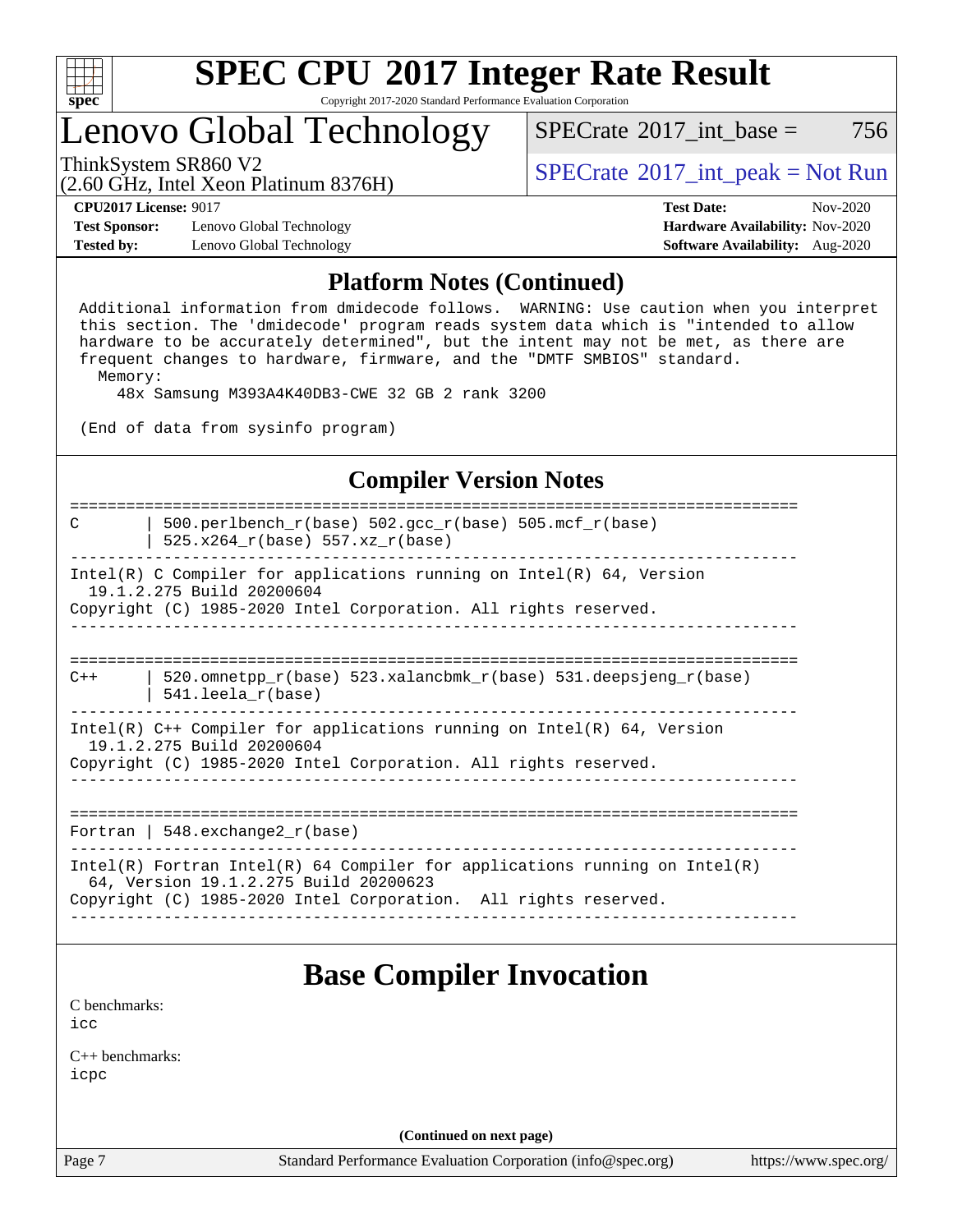

#### **[SPEC CPU](http://www.spec.org/auto/cpu2017/Docs/result-fields.html#SPECCPU2017IntegerRateResult)[2017 Integer Rate Result](http://www.spec.org/auto/cpu2017/Docs/result-fields.html#SPECCPU2017IntegerRateResult)** Copyright 2017-2020 Standard Performance Evaluation Corporation

## Lenovo Global Technology

 $SPECTate$ <sup>®</sup>[2017\\_int\\_base =](http://www.spec.org/auto/cpu2017/Docs/result-fields.html#SPECrate2017intbase) 756

(2.60 GHz, Intel Xeon Platinum 8376H)

ThinkSystem SR860 V2<br>  $\begin{array}{c} \text{SPECTI}_{\text{S}} \text{SFR} = \text{Not Run} \\ \text{SPECTI}_{\text{S}} \text{SFR} = \text{Not Run} \end{array}$ 

**[Test Sponsor:](http://www.spec.org/auto/cpu2017/Docs/result-fields.html#TestSponsor)** Lenovo Global Technology **[Hardware Availability:](http://www.spec.org/auto/cpu2017/Docs/result-fields.html#HardwareAvailability)** Nov-2020 **[Tested by:](http://www.spec.org/auto/cpu2017/Docs/result-fields.html#Testedby)** Lenovo Global Technology **[Software Availability:](http://www.spec.org/auto/cpu2017/Docs/result-fields.html#SoftwareAvailability)** Aug-2020

**[CPU2017 License:](http://www.spec.org/auto/cpu2017/Docs/result-fields.html#CPU2017License)** 9017 **[Test Date:](http://www.spec.org/auto/cpu2017/Docs/result-fields.html#TestDate)** Nov-2020

### **[Base Compiler Invocation \(Continued\)](http://www.spec.org/auto/cpu2017/Docs/result-fields.html#BaseCompilerInvocation)**

[Fortran benchmarks](http://www.spec.org/auto/cpu2017/Docs/result-fields.html#Fortranbenchmarks): [ifort](http://www.spec.org/cpu2017/results/res2020q4/cpu2017-20201123-24473.flags.html#user_FCbase_intel_ifort_8111460550e3ca792625aed983ce982f94888b8b503583aa7ba2b8303487b4d8a21a13e7191a45c5fd58ff318f48f9492884d4413fa793fd88dd292cad7027ca)

**[Base Portability Flags](http://www.spec.org/auto/cpu2017/Docs/result-fields.html#BasePortabilityFlags)**

 500.perlbench\_r: [-DSPEC\\_LP64](http://www.spec.org/cpu2017/results/res2020q4/cpu2017-20201123-24473.flags.html#b500.perlbench_r_basePORTABILITY_DSPEC_LP64) [-DSPEC\\_LINUX\\_X64](http://www.spec.org/cpu2017/results/res2020q4/cpu2017-20201123-24473.flags.html#b500.perlbench_r_baseCPORTABILITY_DSPEC_LINUX_X64) 502.gcc\_r: [-DSPEC\\_LP64](http://www.spec.org/cpu2017/results/res2020q4/cpu2017-20201123-24473.flags.html#suite_basePORTABILITY502_gcc_r_DSPEC_LP64) 505.mcf\_r: [-DSPEC\\_LP64](http://www.spec.org/cpu2017/results/res2020q4/cpu2017-20201123-24473.flags.html#suite_basePORTABILITY505_mcf_r_DSPEC_LP64) 520.omnetpp\_r: [-DSPEC\\_LP64](http://www.spec.org/cpu2017/results/res2020q4/cpu2017-20201123-24473.flags.html#suite_basePORTABILITY520_omnetpp_r_DSPEC_LP64) 523.xalancbmk\_r: [-DSPEC\\_LP64](http://www.spec.org/cpu2017/results/res2020q4/cpu2017-20201123-24473.flags.html#suite_basePORTABILITY523_xalancbmk_r_DSPEC_LP64) [-DSPEC\\_LINUX](http://www.spec.org/cpu2017/results/res2020q4/cpu2017-20201123-24473.flags.html#b523.xalancbmk_r_baseCXXPORTABILITY_DSPEC_LINUX) 525.x264\_r: [-DSPEC\\_LP64](http://www.spec.org/cpu2017/results/res2020q4/cpu2017-20201123-24473.flags.html#suite_basePORTABILITY525_x264_r_DSPEC_LP64) 531.deepsjeng\_r: [-DSPEC\\_LP64](http://www.spec.org/cpu2017/results/res2020q4/cpu2017-20201123-24473.flags.html#suite_basePORTABILITY531_deepsjeng_r_DSPEC_LP64) 541.leela\_r: [-DSPEC\\_LP64](http://www.spec.org/cpu2017/results/res2020q4/cpu2017-20201123-24473.flags.html#suite_basePORTABILITY541_leela_r_DSPEC_LP64) 548.exchange2\_r: [-DSPEC\\_LP64](http://www.spec.org/cpu2017/results/res2020q4/cpu2017-20201123-24473.flags.html#suite_basePORTABILITY548_exchange2_r_DSPEC_LP64) 557.xz\_r: [-DSPEC\\_LP64](http://www.spec.org/cpu2017/results/res2020q4/cpu2017-20201123-24473.flags.html#suite_basePORTABILITY557_xz_r_DSPEC_LP64)

### **[Base Optimization Flags](http://www.spec.org/auto/cpu2017/Docs/result-fields.html#BaseOptimizationFlags)**

#### [C benchmarks](http://www.spec.org/auto/cpu2017/Docs/result-fields.html#Cbenchmarks):

```
-m64 -qnextgen -std=c11
-Wl,-plugin-opt=-x86-branches-within-32B-boundaries -Wl,-z,muldefs
-xCORE-AVX512 -O3 -ffast-math -flto -mfpmath=sse -funroll-loops
-qopt-mem-layout-trans=4
-L/usr/local/IntelCompiler19/compilers_and_libraries_2020.3.275/linux/compiler/lib/intel64_lin
-lqkmalloc
```
#### [C++ benchmarks](http://www.spec.org/auto/cpu2017/Docs/result-fields.html#CXXbenchmarks):

```
-m64 -qnextgen -Wl,-plugin-opt=-x86-branches-within-32B-boundaries
-Wl,-z,muldefs -xCORE-AVX512 -O3 -ffast-math -flto -mfpmath=sse
-funroll-loops -qopt-mem-layout-trans=4
-L/usr/local/IntelCompiler19/compilers_and_libraries_2020.3.275/linux/compiler/lib/intel64_lin
-lqkmalloc
```
#### [Fortran benchmarks:](http://www.spec.org/auto/cpu2017/Docs/result-fields.html#Fortranbenchmarks)

```
-m64 -Wl,-plugin-opt=-x86-branches-within-32B-boundaries -Wl,-z,muldefs
-xCORE-AVX512 -O3 -ipo -no-prec-div -qopt-mem-layout-trans=4
-nostandard-realloc-lhs -align array32byte -auto
-mbranches-within-32B-boundaries
-L/usr/local/IntelCompiler19/compilers_and_libraries_2020.3.275/linux/compiler/lib/intel64_lin
-lqkmalloc
```